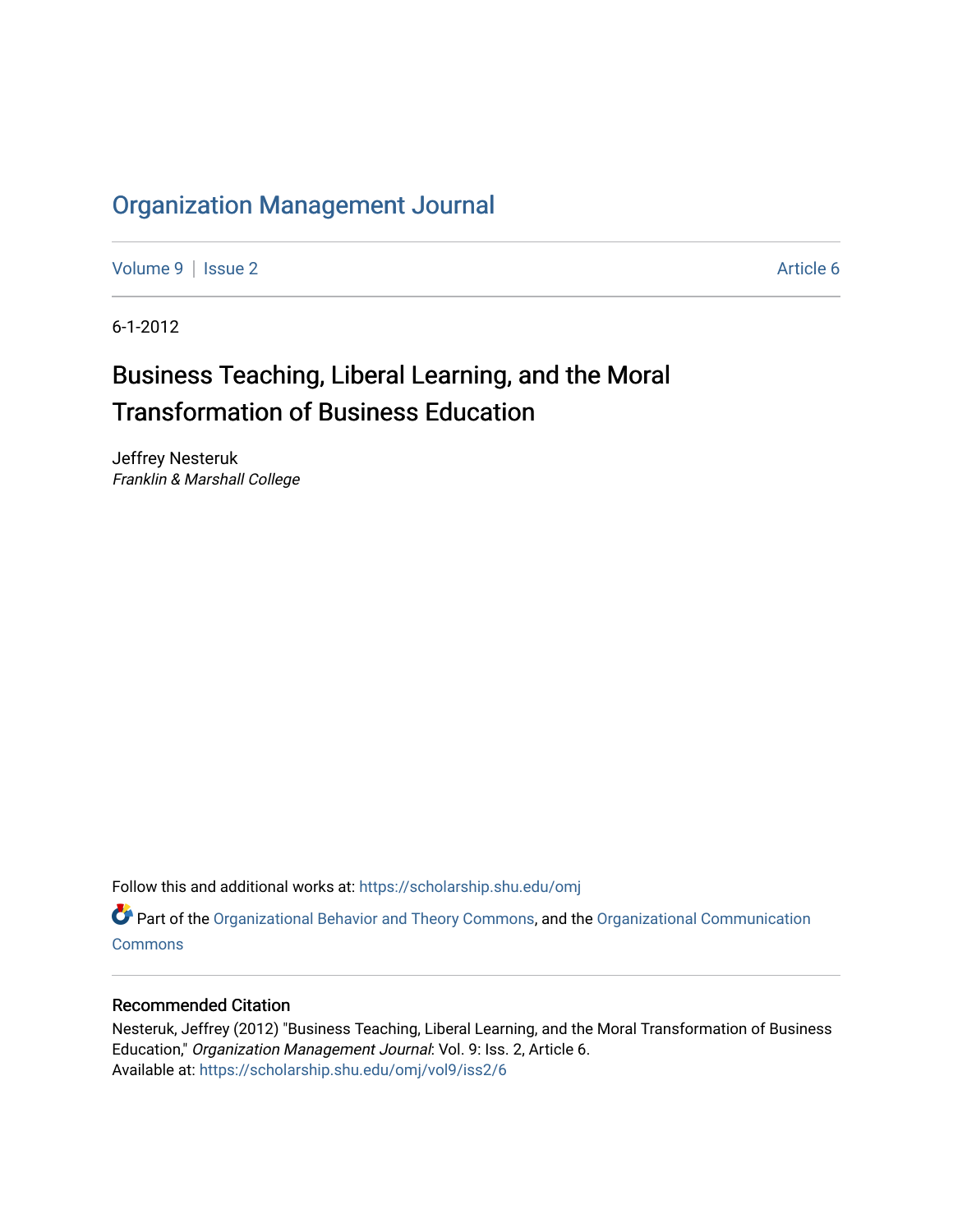

## **Business Teaching, Liberal Learning, and the Moral Transformation of Business Education**

**Jeffrey Nesteruk<sup>1</sup>**

<sup>1</sup>*Department of Business, Organizations, and Society, Franklin & Marshall College, Lancaster, Pennsylvania, USA*

**Business ethics often draws from the content of liberal arts disciplines, but rarely from the practice of liberal education. Reconceptualizing the relation of business and liberal education offers a new strategy for promoting ethics within business schools. Under this strategy, ethics develops into more than a supplement to established functional courses. It becomes the locus for a more significant moral transformation of business education.** *Organization Management Journal***, 9: 114–119, 2012. doi: 10.1080/15416518.2012.687995**

**Keywords** management; ethics; liberal education

In this essay, I'd like to approach the field of business ethics from an unusual perspective. It's a perspective that's informed by the distinctive trajectory of my career, one that spans teaching at both business schools and a liberal arts college. With this distinctive career path, I've often found myself at work at the intersection of liberal and business education. Indeed, for a business ethicist, it's an intersection that's hard to avoid. This is because business ethics so often draws from disciplines, such as philosophy, that have well-established places within the liberal arts curriculum. In this sense, business ethics has long been an exemplar of the integration and cross-disciplinary collaboration increasingly called for in business schools (e.g., Bennis & O'Toole, 2005; Pfeffer & Fong, 2002; Quelch, 2005). As is true of many business ethicists, I find working at the juncture of these two academic environments both personally engaging and professionally satisfying.

But particularly as of late, I have begun to see how those of us in business ethics have failed to appreciate fully how our understanding of the relationship between liberal and business education has influenced the development of our field. Underlying much of business ethics today is a notably traditional understanding of this relationship, one captured by what E. Byron Chew and Cecilia McInnis-Bowers (2004) call the

bridging model. Under the bridging model, liberal and business education are seen as two separate realms. Thus, for business to draw on the insights of the liberal arts requires the development of an intellectual bridge—often in the form of an adaptation or application of theory—that reveals how the insights of the liberal arts may be of use to business. This is evident, for instance, in the way long-standing theories from philosophy have been brought to bear on contemporary ethical issues of management, providing practical insights into managerial roles, challenges, and responsibilities.

But significant contemporary trends within liberal education contemplate a very different conception of the relationship of liberal and business education. Central to this contemporary thinking is the idea that liberal education at its core depends not on the study of particular disciplines, but rather on the development of particular dispositions and skills (Association of American Colleges and Universities, 2002). This opens up the possibility that business as a discipline—or, more precisely, as a cross-disciplinary field—might itself find an intellectual home within liberal education. This contemporary development within liberal education mirrors significant calls by business scholars for a greater infusion of various conceptions of liberal learning in business schools (e.g., Duncan, 2004; Grey, 2004; Schwandt, 2005).

Chew and McInnis-Bowers (2004) proposed a blending model that offers a conceptual framework for developing this vision of business as a cross-disciplinary field rooted in liberal education. Key to the blending model is a rejection of the bridging model's assumption of business and the liberal arts as two separate domains. Chew and McInnis-Bowers advocate "blending these domains, rather than bridging the phantom yet palpable chasm between" the two (p. 56). Taking this approach entails exploring how traditional business disciplines—ranging from management to accounting to marketing—can, if properly framed and developed, embody the values and perspectives of liberal learning.

The Carnegie Foundation's recent BELL (Business, Entrepreneurship, and Liberal Learning) Project discovered examples—and potential examples—of the blending model at work in a number of business disciplines (Colby, Ehrlich,

Address correspondence to Jeffrey Nesteruk, Business, Organizations, and Society, Franklin & Marshall College, P.O. Box 3003, Lancaster, PA 17604-3003, USA. E-mail: jeff.nesteruk@fandm.edu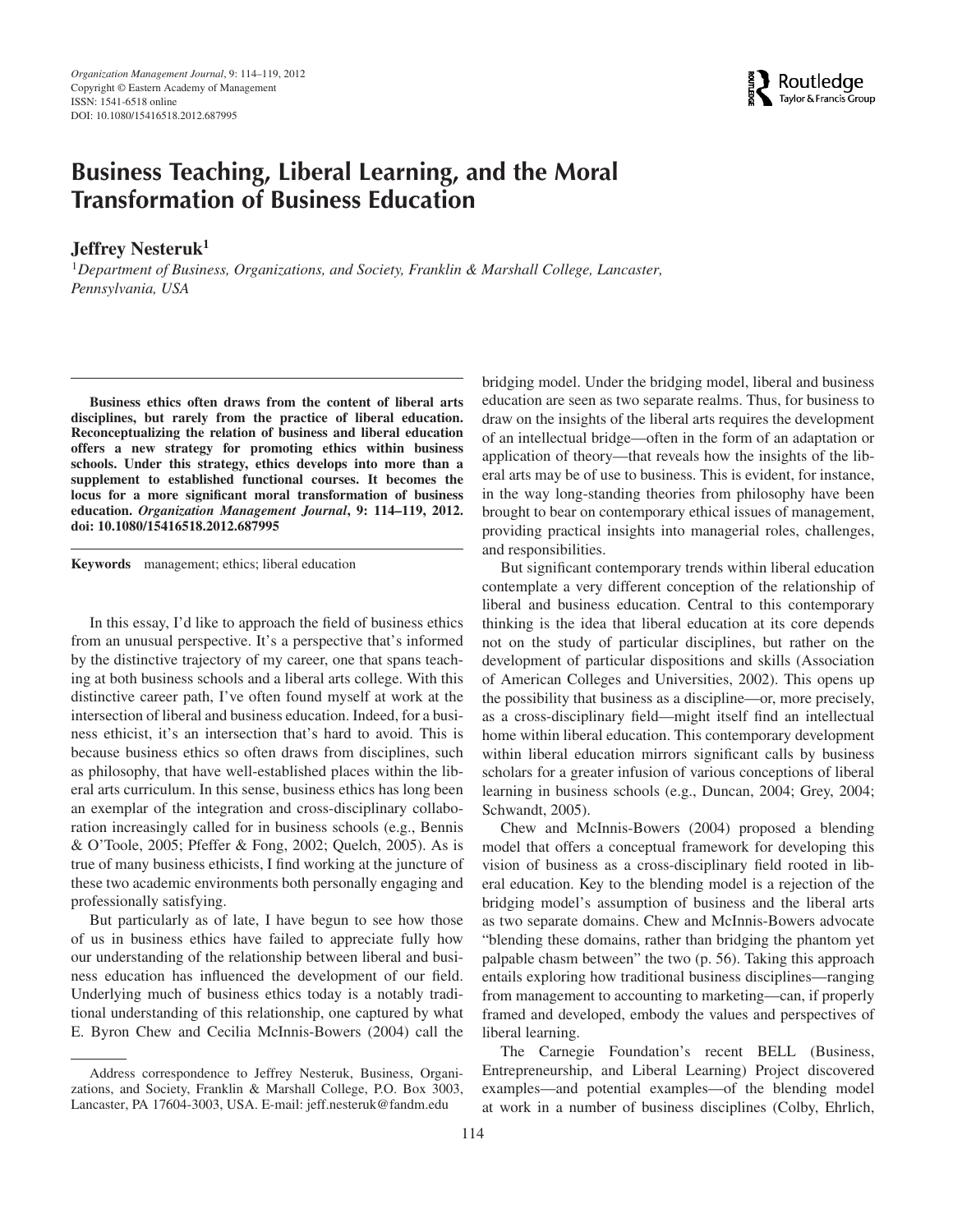Sullivan, & Dolle, 2011). In pointing to a successful blending approach, the authors of the study recount, for instance, how a business strategy class focused on "profit-making strategies in a competitive market" provided an effective forum for a rich discussion of the value and significance of patents (p. 86). Prompted by the instructor's question of "Who are the stakeholders and who are the beneficiaries of patents?" (p. 86), the class's strategic analysis broadened to include an evaluation "of both the positive and negative consequences to the public from patenting scientific discoveries" (p. 86). In doing this classroom exercise, the instructor not only engaged a key element of many companies' profit-making strategies—their ownership of intellectual property—but also generated in students a variety of critical viewpoints on an important public policy issue.

The authors also pointed to some unrealized potential in courses they visited. In observing a business operations class in which students calculate "process cycle time" and "throughput time" with the aim of increasing a process's efficiency, for example, the authors comment: "But an additional benefit might have followed if students had been asked to address the concepts' central assumption—that maximizing process efficiency is an overriding goal of business operations—or to the associated concept of workers being much like machines" (pp. 75–76). In focusing on and probing more fully such assumptions, the authors argue, a business operations course can better foster in students an orientation toward liberal learning.

This blending model holds particular promise for the field of business ethics. The promise is one that could enable the field to enrich its moral impact on business education beyond what has already occurred.

Seeing this particular promise requires grasping the way in which liberal education is a distinctive form of moral education. The moral character of liberal education resides in the way it fosters in individuals the development of specific and morally significant dispositions. Previously, I have identified four such morally significant dispositions: "an awareness of the needs of others, respect for their differences, recognition of the dignity of all, and an engagement with the public good" (Nesteruk, 2004). These dispositions are at the core of developing the capacity for moral reflection in a morally diverse world.

This is because these four dispositions reflect the basic nature of the morality underlying such diversity. The social nature of such morality requires we develop an awareness of the needs of others. The volitional nature of such morality requires we recognize the dignity of others as autonomous beings and respect their differing choices. The normative nature of such morality requires engagement with the public good.

To be sure, liberal education often falls short of its ideals in this regard. Liberal education's aim of encouraging the "recognition of the dignity of all" necessarily requires a continuous commitment to probing its potential biases from racial, gender, class, and cultural perspectives. These biases often give rise to controversies and new developments in liberal education. Thus, we see current efforts to produce a vision of liberal education that is truly cross-cultural and global in nature (Nussbaum, 1997).

But combining this moral capacity of liberal education at its best with the integrative aim of the blending model reveals the fuller potential of ethics in the business curriculum. Scholars within business programs now regularly design practical exercises aimed at fostering ethical decision-making and reflection in business students (e.g., Christian & Gumbus, 2009; Golden & Dechant, 2006). If developed in innovative ways, business courses can also promote the morally vital dispositions we have traditionally associated with an education in the liberal arts. This possibility is particularly intriguing because of the growing recognition in business schools of the importance of developing the dispositions of business students (e.g., Hartman, 2006; Tyson, 2005).

Such a possibility can also aid those emphasizing the value of fostering critical thinking throughout the business curriculum. This is because such morally significant dispositions synergistically support the current emphasis on critical thinking in business schools. Such dispositions do so because of their core character that encourages respecting and engaging the differences in others. To the degree to which critical thinking develops from exposure to differing viewpoints, the blending model can thus buttress and expand the character of critical thinking in such professional venues.

#### **THE MORAL POSSIBILITIES OF THE BLENDING MODEL FOR BUSINESS EDUCATION**

When business ethicists draw upon the theories of specific liberal arts disciplines, such as philosophy, but disconnect those theories from the larger practice of liberal education, we are acting on an often unexamined commitment to the bridging model. What is involved in drawing upon these disciplines is an application or adaptation of a more general theory to the specific needs or issues of business. This application or adaptation becomes the intellectual bridge between more traditional liberal arts disciplines and the field of business education.

But the blending model seeks to do more. Calling into question the underlying assumption of business and the liberal arts as two separate realms, this model opens up the possibility of bringing the practice of liberal education to the pedagogies of business. It asks those of us who teach in business schools or programs to reexamine how we teach, what we teach, and, perhaps most importantly, how we think about what we teach.

Business pedagogy is traditionally rooted in a different kind of practice than that which prevails in the context of liberal education. This different kind of practice has its roots in a particular philosophic conception of professional education, one that emphasizes training. When professional education aims at providing individuals with the training for particular occupations or jobs, the ends of such occupations or jobs tend to be incorporated—often uncritically—into professional education. In many respects, business education has moved to a broader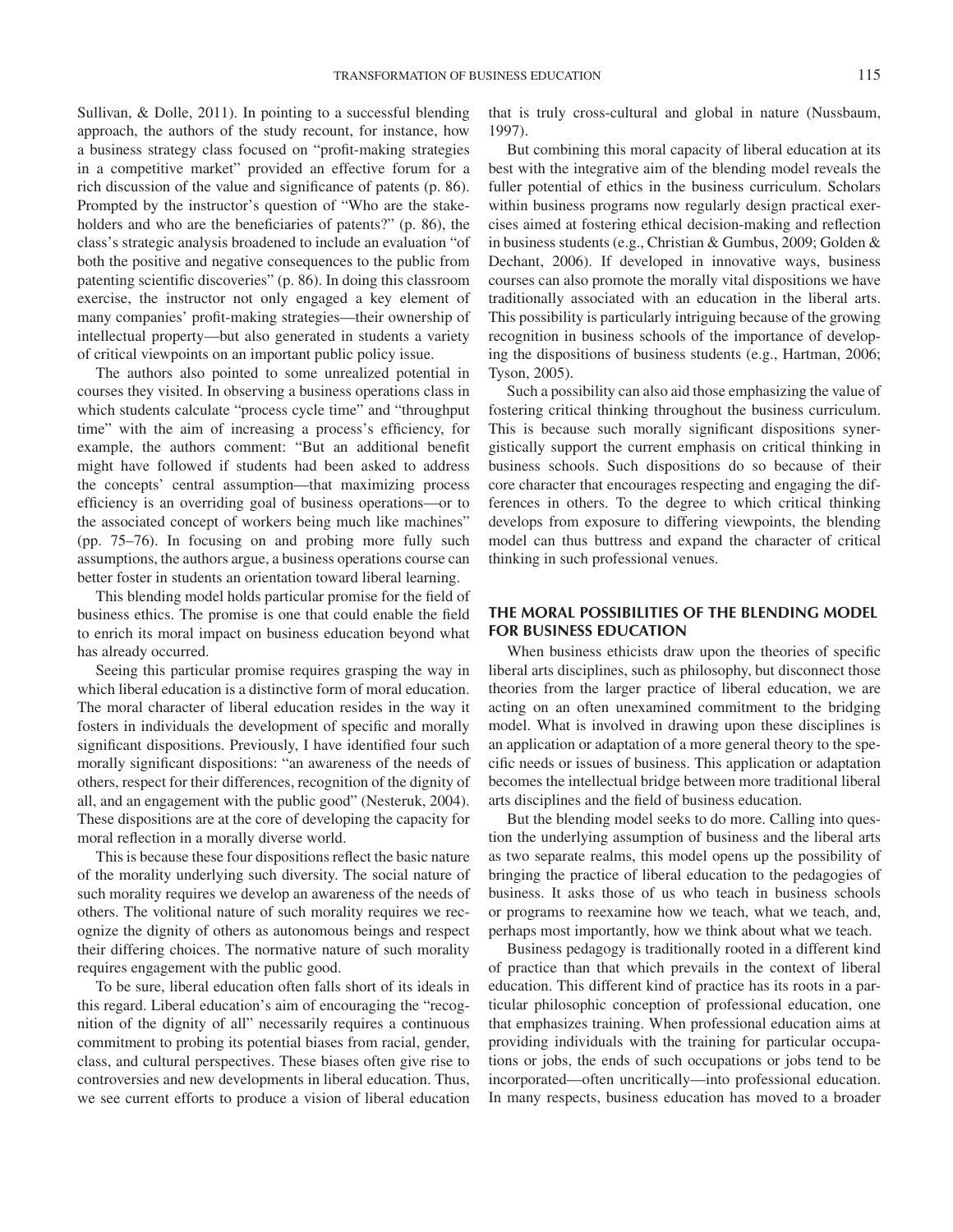and richer form of professional education, one marked, for instance, by a commitment to ethics. And there are calls for a professionalization of business education designed to infuse that education with a larger social purpose (Khurana, 2007). Still, such developments reflect the distinctive role the end of profit has played in business education. Whether profit is put in the more precise, technical form of shareholder wealth maximization as occurs in finance or is couched in terms of sustained competitive advantage as happens in corporate strategy, profit as an end informs the practice of much of business instruction.

Jennifer Moore (1991) has noted this tendency of vocational education. Such education, she writes, "prepares the student to pursue certain fixed goals. These goals are given in advance, and although they can change over time, it is generally fair to say that in vocational education, the goals themselves rarely become objects of inquiry. The purpose of vocational education is not to question one's goals, but to see how best to achieve goals that have already been chosen" (p. 62).

But the practice of liberal education proceeds from a very different set of aspirations. Liberal education has traditionally been rooted in a conception of individual liberty. It fosters the development of a free and responsible person, one whose choices are based not on the dictates of authority or tradition, but derived from that person's own critical reflection and experience. The character of such freedom does not allow for the uncritical acceptance of any particular end, even the goal of individual autonomy itself. Liberal education rather involves evaluating the worthiness of multiple, often competing, ends.<sup>1</sup>

It is here that we see the special relevance to the business curriculum of the moral education that a liberal education provides. To the degree that the end of profit—or another end uncritically prevails in the teaching of the functional areas of business, the practice of business education will foster a set of dispositions that instrumentally furthers a pregiven end. But the specific and morally significant dispositions liberal education promotes have a markedly different orientation. Together they constitute a set of dispositions that foster the collaborative evaluation of multiple ends. In this way, the blending model supports current developments toward a broader and richer conception of professional education in business schools.

Such a broader and richer form of professional education is buttressed by the way these dispositions bring to the fore what an overly instrumentalist conception of business instruction overlooks, namely, our own character as relational beings.<sup>2</sup> It is this very character that gives rise to the multiple, often competing, ends that permeate our lives and thus call for evaluation. An awareness of the needs of others gives emphasis to how the ends of others may compete with our own. Recognizing the dignity of others and respecting their differing choices bring a multiplicity of ends into the fabric of our social life. Engaging with the public good arising out of the interaction of individuals with differing ends entails the commitment to evaluate such ends together.

Bringing the practice of liberal education to the teaching of business thus involves exposing the multiple ends at stake in business instruction and promoting the collaborative evaluation of such ends. In bringing the practice of liberal education to business teaching, our aspiration should not be to eliminate the instrumental dimensions of business disciplines, whether the goal is increased market share or stricter OSHA compliance or higher quarterly earnings, but rather to reenvision such dimensions, incorporating them into a broader framework. Indeed, calls by business scholars to better integrate theory and practice within business schools often emphasize this broader focus (e.g., Bennis & O'Toole, 2005; Kayes, 2002; Pfeffer & Fong, 2002). The key is to bring into view and reintegrate the ends that are conventionally obscured or marginalized within traditional business functions. In doing so, we can hope to foster not only more liberally educated individuals, but more effective and successful managers.

#### **TEACHING MANAGEMENT**

I now turn to the discipline of management to illustrate the kind of instructional changes the blending model promotes. Such changes are in keeping with the call for greater reflection upon management education (Stork et al., 2010). Bringing the practice of liberal education to the education of managers requires fostering the collaborative evaluation of multiple ends that are often in play in the teaching of management courses. For purposes of illustration, I'd like to look more closely at four basic instructional strategies: (a) teaching from multiple perspectives, (b) exposing instrumentalist biases, (c) promoting critical stances, and (d) contextualizing basic inquiries. Each of these instructional strategies proceeds from the need to promote collaborative evaluation of often competing ends. Teaching from multiple perspectives exposes the ends of differing persons at stake in any area or approach. Exposing instrumentalist biases and promoting critical stances fosters the reconsideration of any purely instrumental inquiries and the evaluation of their unscrutinized goals. Contextualizing basic inquiries provides the broader frameworks often needed to bring into view obscured or marginalized ends.

Consider, for instance, the pedagogic technique in management's time-honored practice of teaching from business case studies. Notably, such case studies are often analyzed from a single perspective. Jeanne Liedtka (as quoted in Mintzberg, 2004) confirms this view: "Too often, students are asked to play only one role in a case conversation—that of the 'executive' asked to make a decision of some sort—and the quality that we value as instructors is a kind of "decisiveness" born of a willingness to ignore the complexity of the situation at hand" (pp. 59–60).

But Liedtka points out a richer use of cases is possible, one that would teach them from multiple perspectives: "Yet the potential exists within the case method to do exactly the opposite—to give students real practice at looking at any given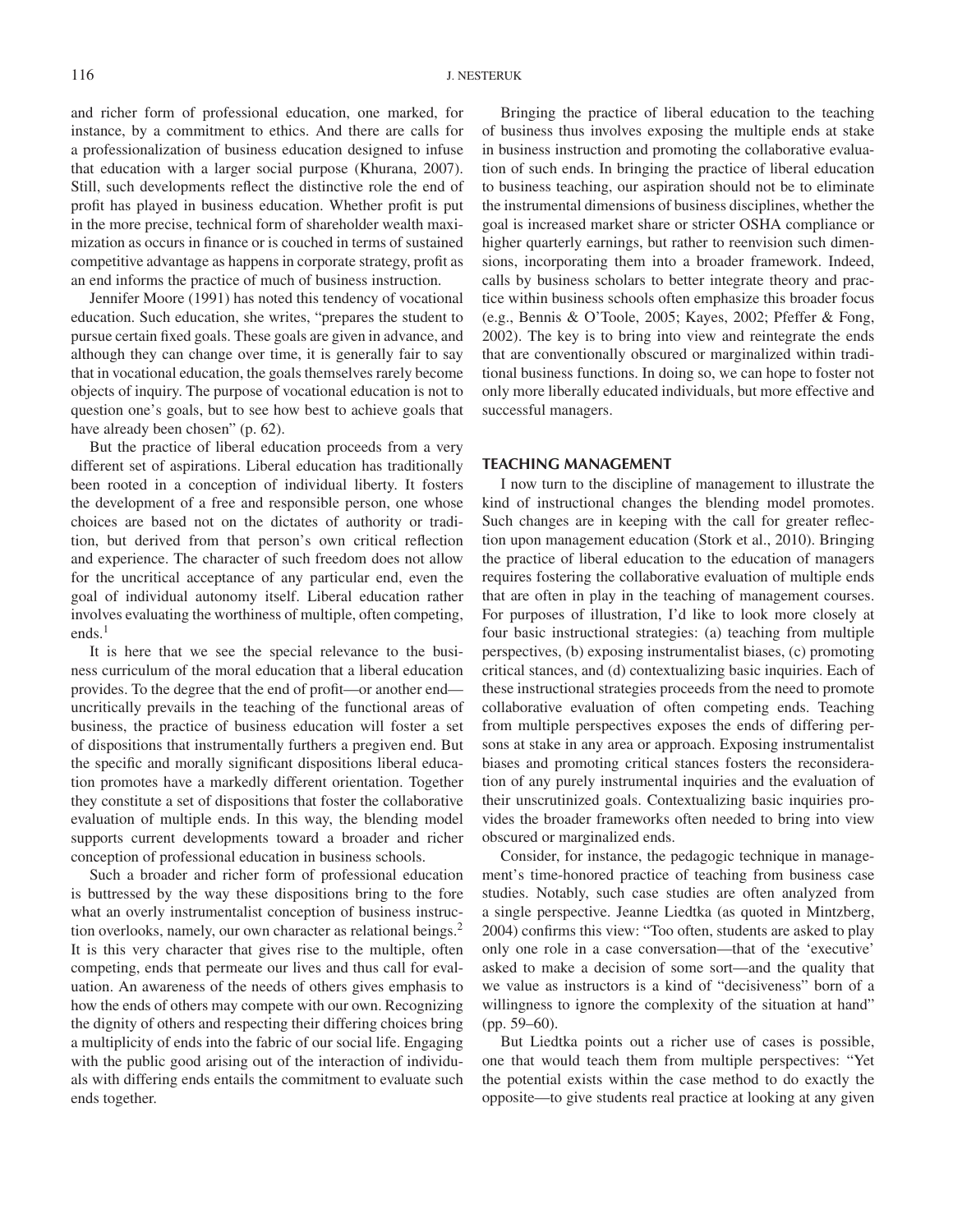situation from varied perspectives, at uncovering the richness of the many ways that different people make sense of the same situation. After all, every case already has (or can be tweaked to include) a whole cast of characters who are likely to see the world in ways quite startlingly different than that of the 'executive' in question" (p. 60).

By bringing out in class the often competing aims that arise in "the many ways that different people make sense of the same situation," Liedtka's alternative approach allows for the collaborative evaluation of such ends. By encouraging students to collaboratively evaluate these multiple ends, Liedtka brings the practice of liberal education to managerial instruction. Such an alternative approach, Liedtka believes, better prepares students for the managerial environments they will face. "By asking students to help each other try on these multiple hats as they diagnose a situation and search for solutions, and by challenging facile interpretations of the views and motivations of others, we endorse a view of decision making in organizations as complex, nuanced, and multifaceted, and target a set of skills that we know will stand students in far greater stead in the years ahead than a naïve decisiveness" (p. 60).

Beyond the pedagogic techniques management instructors choose, the models they select for explaining business topics can affect the potential for fostering in class the collaborative evaluation of multiple ends. This is because some models draw upon instrumentalist biases, rather than promoting critical stances.

Consider, for instance, how those teaching management topics select models for understanding business operations. Henry Mintzberg (2004) describes how business operations may be modeled as a chain, as a hub, or as a web. Viewed as a chain, business operations are organized as a linear sequence of activities. Viewed as a hub, they are organized more as "focal points, to and from which people, things, and information flow" (p. 139). Viewed as webs, they are "loosely interacting networks of collaborative relationships that flow every which way" (p. 140).

Each model of the operations of a business fosters a different conception of the role of management. Seeing business activities as a horizontal chain, for example, stations the manager, as Mintzberg (2004) puts it, "on top" (p. 140). The organizational structure is one in which "over each link is a manager, and over each manager is another manager. *...* In other words, naturally laid over the horizontal chain of operations is the vertical chain of command" (p. 140).

This conception of a manager's role flows naturally from the single-perspective approach that is frequently used in teaching business case studies. The single-perspective approach brings to the fore the manager "on top"—a high-ranking, autonomous decision maker whose individual choices are implemented through a hierarchical structure.

But Mintzberg (2004) points out, "In a world of increasing prominence of hubs and webs *...* we shall have to see management differently" (p. 140). A hub places managers not at the

top, but at the center. "To get to strategy in a hub, managers have to reach out, to others; they can not just deem them down, from on high" (p. 140). In a web, management is "everywhere," flowing with "the activity, which cannot by itself be predicted or *formalized*" (p. 141). Even more pointedly, management "also has to be potentially *everyone*" (p. 141). Within a web's network, "authority for making decisions and developing strategic initiatives has to be distributed, so that responsibility can flow to whoever is best able to deal with the issue at hand" (p. 141).

The needed relationship building and networking of the hub and web arrangements exposes the instrumental bias and lack of critical stances implicit in viewing business operations as a linear sequence of activities. With a manager on top independently setting the strategic end, the activities of business—and the personnel that carry them out—assume an instrumental structure and character. The institutional arrangements and rewards are designed to implement, but not to evaluate the ends, given by a hierarchically situated manager. Neither in the setting nor in the implementing of strategy are others encouraged to take critical stances or given the power of evaluation.

Modeling business operations as hubs and webs and drawing on the managerial roles they inspire thus can foster in class more collaborative evaluation of the multiple ends in play in business activities. Managers in a world of hubs and webs expose such ends and commit to their collaborative evaluation. Within hubs, managers need to reach out to others, understanding their multiple goals in formulating business strategies. Within webs, managers have to promote more collaborative evaluation, as responsibility for making choices flows to "everyone." Modeling business activities as hubs and webs thus entails opportunities for liberal education that the chain model obscures.

Yet another central aspect of bringing the practice of liberal education to the education of managers lies in the basic way management instructors conceptualize their subject matter. James March (as quoted in Mintzberg, 2004) states that business students need to learn about "business disciplines like organizations, accounting, finance, production, and marketing" (p. 70), but they also need "to deepen an intellectual understanding of the relation between activities of business and the major issues of human existence" (p. 70). Illuminating how the "activities of business" relate to the "major issues of human existence" requires management instructors to contextualize more richly their basic inquiries.

Mintzberg (2004) is critical of the specialization within business schools in which the functional areas of the sort March mentions—"organizations, accounting, finance, production, and marketing"—have come to dominate the scholarly discourse. Most notably, he feels management has lost its way by conceiving of itself as simply one more specialized function. "Management," he writes, "found its place in the contemporary school of business by becoming yet another specialized function—in other words, by disappearing again" (p. 35).

Bringing the practice of liberal education to the pedagogy of management involves reconceptualizing its subject matter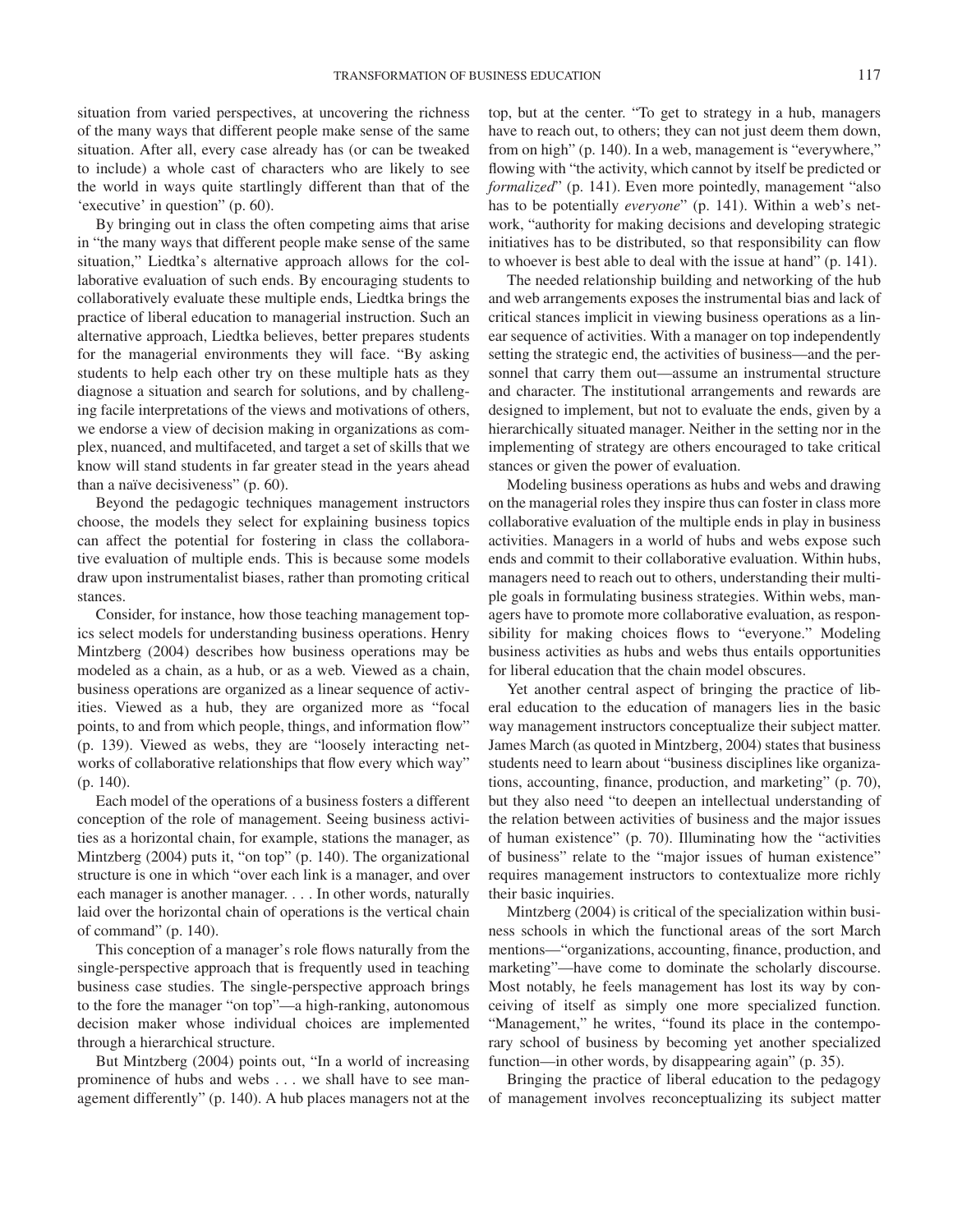from a "specialized function" to a kind of area studies. Like more established area studies within liberal education, such as environmental studies, women's studies, and leadership studies, management draws on multiple academic disciplines to understand some critical domain of practical experience and then provides students with the knowledge needed for effective action in the area.

Viewing management in this way both enlarges and enriches the field. It does so by exposing management's roots in a wide variety of disciplines, including, notably, psychology, sociology, and economics. Broadening the understanding of management in this way can enable instructors to more readily connect its study with the "major issues of human existence." Thus contextualized, the basic inquiries of management now more visibly draw from and contribute to the larger ends of its underlying disciplines—ends such as understanding the human psyche, as is the case with psychology.

By broadening the understanding of his or her subject matter, the instructor does more than bring into view the differing ends of the disciplines that contribute to the field. The instructor also promotes the collaborative evaluation of such ends in whatever synthesis his or her application of these disciplines to managerial problems generates. In management theory, for instance, the socially embedded conception of self from sociology must contend with the more abstract version of self that often prevails in economic analysis.

In such ways, even in the professional context of teaching management, the specific and morally significant dispositions of a liberal education can flourish. They flourish whenever the practice informing instruction fosters the collaborative evaluation of multiple, often competing, ends. In doing so, they contribute to the kind of professional education that marks the best in management thinking.

#### **NEW ASPIRATIONS FOR BUSINESS ETHICS**

What I hope these examples from the teaching of management help to illustrate is the transformative potential of ethics in business schools. In working to bring the morally vital dispositions of liberal education into business programs, business ethicists have the opportunity to more deeply influence the business curriculum. The distinctive potential here lies in the way the practice of liberal education can alter the pedagogies of business. Because much of business ethics today is often unwittingly under the sway of the bridging model, ethics in business programs often aims merely to supplement established functional courses. rather than to morally transform business education in a more fundamental way.

But the blending model—with its commitment to broadening the practice of liberal education—has greater aspirations. Because such a broadening requires enriching fundamental business pedagogies, it has the potential for remaking the basic nature of business education. Under this model, ethics can move from a curricular "add-on" to something that infuses the

teaching in all business areas, from marketing to finance to corporate strategy.

For the moral transformation of business education to occur, we must give closer and more sustained attention to the dispositions students develop within business study. Attending to the dispositions students develop (and not simply the theories or other informational content they acquire) helps to bring into view the implicit moral education of business schools, the part that remains hidden if we focus only on the overt content of the curriculum. Business scholars critical of business education often emphasize the hidden contradictions of business schools (e.g., Donaldson, 2000; Ghoshal, 2005; Giacalone, 2004). The hidden moral education of business schools consists of the dispositions students develop even when course content lacks an explicit ethical focus. How we teach, what we teach, and how we think about what we teach are never value-neutral activities. We need a greater awareness of how our practices may—in some subtle and not-so-subtle ways—undermine what we say when we explicitly address the pervasive moral issues of business.

#### **NOTES**

1. To be clear, I mean to construe "end" broadly here to include any goal, purpose, aim, or aspiration. On this understanding, human beings can certainly have ends, but ends also can inhere in methods, models, and even entire fields. Ends are thus part of any approach human beings adopt or any practice in which they participate.

2. This is so even though business success can lie in the other direction. For example, Tom Chappell (1993) notes how he put our relational character at the core of his business vision. "Running a business by *utility* was precisely what Kate and I had tried to avoid from the beginning. . . . Our way of doing business corresponded more to *...* that inner sense of obligation and human connection that people feel for their friends, neighbors, and family. Kate and I acted out of a recognition of these human bonds" (p. 11).

#### **REFERENCES**

- Association of American Colleges and Universities. 2002. *Greater expectations: A new vision for learning as a nation goes to college*. Washington, DC: Author.
- Bennis, W. G., & O'Toole, J. 2005. How business schools lost their way. *Harvard Business Review*, *83*(5), 96–104.
- Chappell, T. 1993. *The soul of a business: Managing for profit and the common good*. New York, NY: Bantam Books.
- Chew, E. B., & McInnis-Bowers, C. 2004. Blending liberal arts and business education. *Liberal Education*, *90*(1), 56–63.
- Christian, V., & Gumbus, A. 2009. Shades of gray: Applying professional codes of ethics to workplace dilemmas. *Organization Management Journal*, *6*, 178–199.
- Colby, A., Ehrlich, T., Sullivan, W. M., & Dolle, J. R. 2011. *Rethinking undergraduate business education: Liberal learning for the profession*. San Francisco, CA: Jossey-Bass.
- Donaldson, L. 2002. Damned by our own theories: Contradiction between theories and management education. *Academy of Management Learning & Education*, *1*(1), 96–106.
- Duncan, W. J. 2004. A case for great books in management education. *Academy of Management Learning & Education*, *3*, 421–428.
- Giacalone, R. A. 2004. A transcendent business education for the 21st century. *Academy of Management Learning & Education*, *3*, 415–420.
- Ghoshal, S. 2005. Bad management theories are destroying good management practices. *Academy of Management Learning & Education*, 4(1), 75–91.